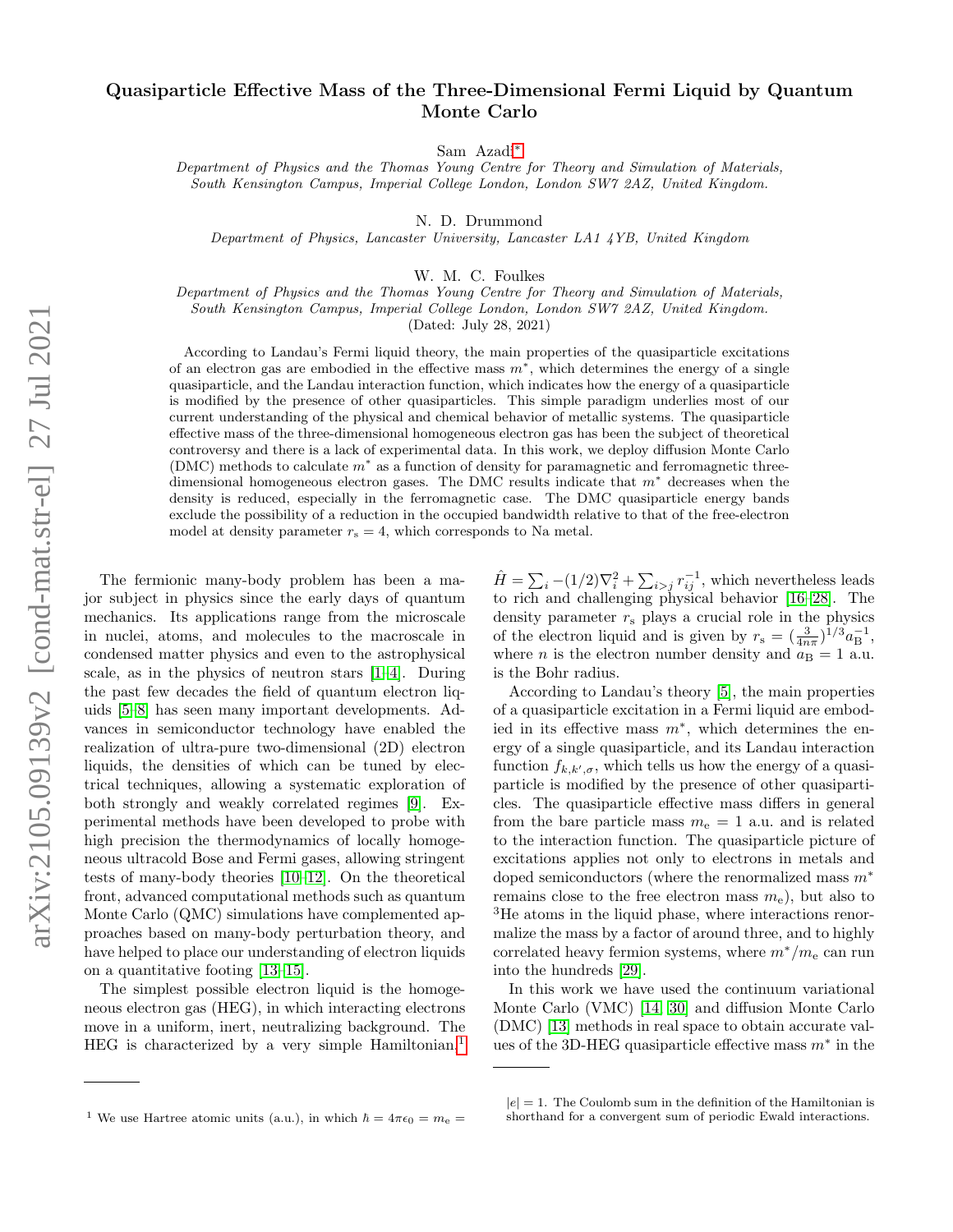thermodynamic limit of infinite system size at different densities and for different spin polarizations. This provides us with the most important contribution to the Landau energy functional [\[5,](#page-4-3) [7\]](#page-4-12).

In the VMC method, parameters in a trial wave function (WF) are optimized according to the variational principle, with energy expectation values calculated by Monte Carlo integration in the 3N-dimensional space of position vectors of the  $N$  electrons. In the DMC method, the imaginary-time Schrödinger equation is used to evolve a statistical ensemble of electronic configurations towards the ground state. Fermionic antisymmetry is maintained by the fixed-node approximation, in which the nodal surface of the WF is constrained to equal that of an approximate WF optimized within VMC. The fixed-node DMC energy provides a variational upper bound on the ground state energy, with an error that is second order in the error in the nodal surface.[2](#page-1-0) The energy band  $\mathcal{E}(\mathbf{k})$  is calculated by evaluating the difference in the total DMC energy when an electron is added to or removed from a state with momentum k. Electronic excitations close to the Fermi surface correspond to quasiparticle excitations. The electronic and quasiparticle bands therefore agree near the Fermi surface and have the same derivative at  $k_F$ . The effective mass of the 3D HEG can be written as  $m^* = k_F/(d\mathcal{E}/dk)_{k_F}$ , so it is straightforward to compute the effective mass once the energy band has been determined. We have studied both paramagnetic and ferromagnetic HEGs in order to investigate the difference between their behavior as a function of density. The effective mass depends on the spin polarization, and the differences in the quasiparticle effective masses of ferromagnetic and paramagnetic 3D HEGs produce different transport properties [\[31\]](#page-5-3).

Our trial WFs consist of Slater determinants of planewave orbitals multiplied by a Jastrow correlation factor. The Jastrow factor contains polynomial and plane-wave expansions in electron-electron separation. The orbitals in the Slater WF are evaluated at quasiparticle coordinates related to the actual electron positions by backflow (BF) [\[32\]](#page-5-4) functions consisting of polynomial and planewave expansions in electron-electron separation. Full details are given in the Supplemental Material [\[40\]](#page-5-5). The WFs were optimized by variance minimization [\[33\]](#page-5-6) followed by energy minimization [\[34\]](#page-5-7).

The single-particle energy for an occupied state at wavevector **k** is defined as  $\mathcal{E}(\mathbf{k}) = E_0 - E^{-}(\mathbf{k})$ , while the single-particle energy for an unoccupied state is  $\mathcal{E}(\mathbf{k}) = E^+(\mathbf{k}) - E_0$ , where  $E_0$  is the ground-state to-

tal energy,  $E^+({\bf k})$  is the total energy of the system with an extra electron placed in orbital  $exp(i\mathbf{k}\cdot\mathbf{r})$ , and  $E^{-}(\mathbf{k})$ is the total energy with an electron removed from orbital  $\exp(i\mathbf{k}\cdot\mathbf{r})$ . In a finite simulation cell subject to periodic boundary conditions, the available states k fall on the grid of reciprocal lattice points offset by the simulation cell Bloch vector  $k_s$  [\[35](#page-5-8)[–38\]](#page-5-9). The simulation cell volume was left unchanged when electrons were added or removed. For noninteracting electron systems this gives the energy band  $(k^2/2)$  without finite-size (FS) error. Using a fixed volume is thermodynamically correct, as the energy band is defined via a difference of Helmholtz free energies. Systematic FS effects arise due to image interactions and because Friedel oscillations [\[39\]](#page-5-10) are forced to be commensurate with the simulation cell. We evaluated the FS biases by performing simulations for different cell sizes with up to 274 electrons. After determining the energy band at a series of  $k$  values, we performed a least-squares fit of a Padé function  $\mathcal{E}(k) = (A_0 + A_1k + A_2k^2 + A_3^2k^3)/(1 + 2A_3^2k)$  to the band values [\[40\]](#page-5-5).

The DMC energy band is defined via differences in total-energy eigenvalues; these differences coincide with the quasiparticle band near the Fermi surface and hence give a correct description of the effective mass. The number of electrons N in each of our ground-state calculations was chosen to be a "magic number" corresponding to a closed-shell configuration when  $k_s = 0$ . It is therefore appropriate to use real, single-determinant, WFs for the ground-state calculations. In the  $(N+1)$ - and  $(N-1)$ electron open-shell excited-state calculations, we used the Jastrow factor and BF function that were optimized for the N-electron ground state in a complex trial WF.

We studied the 3D-HEG at six different densities,  $r<sub>s</sub> = 1, 2, 3, 4, 5, and 10.$  For each density, we performed QMC calculations for simulation cells containing  $N = 54$ , 130, 178, 226, and 274 electrons for paramagnetic HEGs and  $N = 137, 181,$  and 229 electrons for ferromagnetic HEGs. To obtain the full energy band, we calculated the quasiparticle energies at up to twenty momenta within the range  $0 \leq k < 2k_F$ . In the thermodynamic infinite-system-size limit, the exact energy band is smooth and well-behaved at the Fermi surface. However, the HF band is pathological (see Fig. [1\)](#page-3-0) and has a logarithmic divergence at the Fermi surface in the thermodynamic limit [\[7\]](#page-4-12). In finite systems, the HF band oscillates wildly at wavevectors near the Fermi surface, and although DMC retrieves a large fraction of the correlation energy, it does not entirely eliminate the pathological behavior inherited from HF theory [\[28\]](#page-5-0). Hence, it is necessary to consider excitations away from the Fermi surface to obtain the gradient of the energy band at  $k_F$ .

The HF nodal surface of an electron system is in general both quantitatively and qualitatively (topologically) incorrect. Backflow functions do not change the nodal topology, and the comparison of DMC results with and

<span id="page-1-0"></span><sup>&</sup>lt;sup>2</sup> In fact, the DMC energy is an upper bound on the energy of the lowest-energy state that transforms as the same 1D irreducible representation of the symmetry group of the Hamiltonian as the trial WF; hence our excited state DMC energies are upper bounds on the corresponding excited states.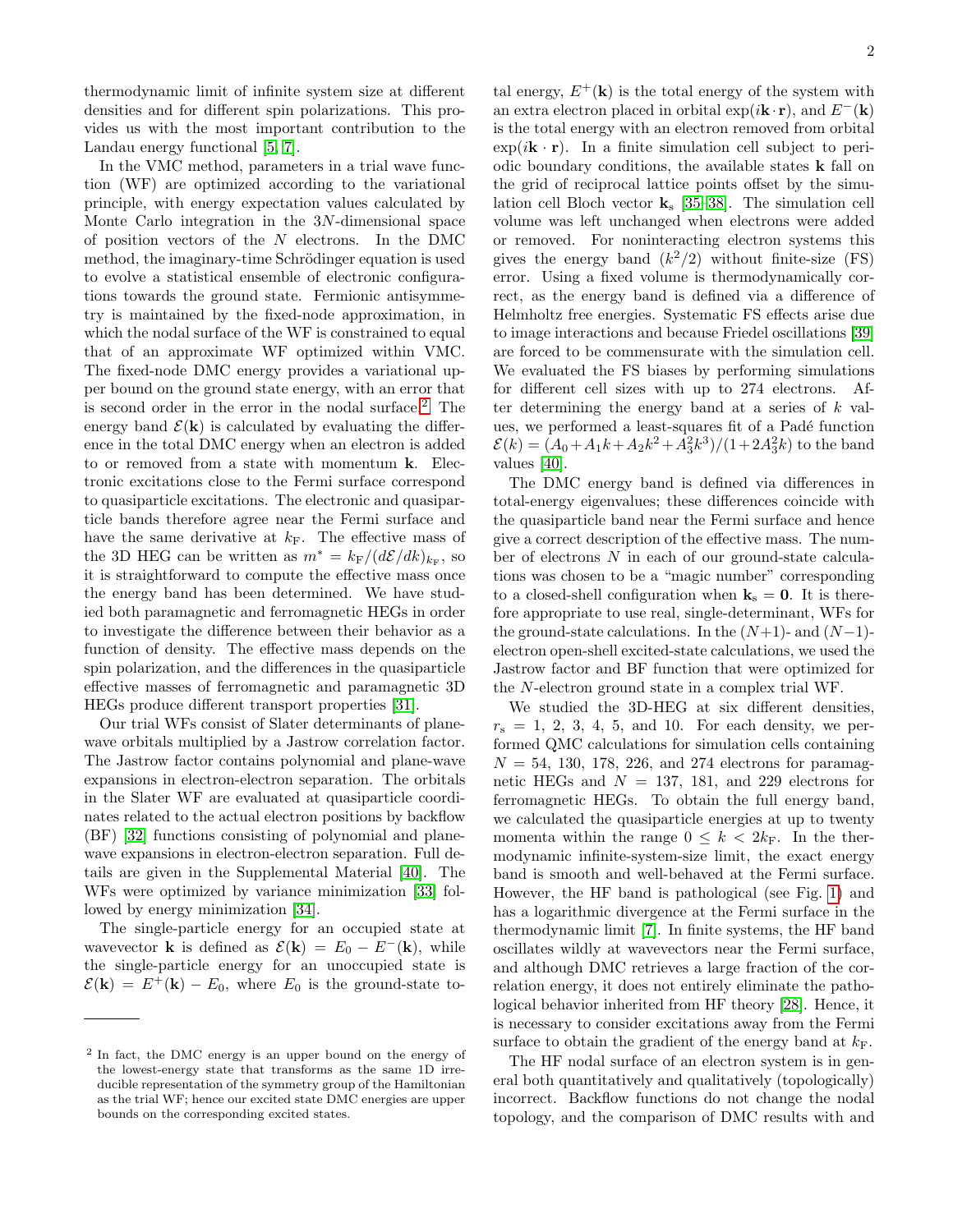without backflow (see the Supplemental Material [\[40\]](#page-5-5)) suggests that quantitative nodal errors in our DMC effective masses are small. The issue of qualitative errors in the nodal surface is closely related to the question of whether or not Landau's Fermi liquid theory is valid. If Fermi liquid theory is valid then the topology of at least those sections of the nodal surface that are relevant to low-lying excitations must be the same as the topology of the HF wave function (a Slater determinant of plane waves), because of the assumed adiabatic connection between interacting and noninteracting electron gases. We therefore believe fixed-node errors in our effective masses to be small.

The casino package was used for all our QMC calculations; this software has previously been used in numerous studies of HEGs [\[41\]](#page-5-11). For the calculation of the effective mass of the 3D-HEG the WF includes the polynomial two-body Jastrow term  $u$ , the polynomial two-body BF term  $\eta$ , the plane-wave two-body Jastrow term  $p$ , and the plane-wave two-body BF term  $\pi$ . The VMC and DMC energies and VMC variances of 3D paramagnetic HEGs obtained using different WFs are presented and discussed in the Supplemental Material [\[40\]](#page-5-5).

The DMC energy bands of paramagnetic and ferromagnetic 3D-HEGs with density parameters of  $r_s = 1$ , 5, and 10 are illustrated in Fig. [1.](#page-3-0) The DMC energy bands for densities of  $r_s = 2, 3,$  and 4 are reported in the Supplemental Material [\[40\]](#page-5-5). The free-electron and HF bands are also shown in Fig. [1.](#page-3-0) The noninteracting free-electron band is much more accurate than the HF band, particularly in the low density regime. The pathological behavior of the HF band is driven by the long range of the exchange hole producing an incomplete screening of the Coulomb interaction [\[7\]](#page-4-12); the exchangecorrelation hole, by contrast, falls off much more rapidly [\[47\]](#page-5-12). The occupied bandwidths of paramagnetic and ferromagnetic 3D-HEGs at different density parameters  $r_s$ obtained using the DMC, free-electron, and HF methods are illustrated in Fig. [2.](#page-3-1) The DMC bandwidth values are also listed in the Supplemental Material [\[40\]](#page-5-5). The DMC bandwidths of paramagnetic and ferromagnetic 3D-HEGs are larger than the corresponding free-electron bandwidths but smaller than the HF bandwidths at each density studied. The paramagnetic DMC bandwidth at  $r<sub>s</sub> = 4$  (the appropriate density parameter for Na metal) agrees with the bandwidth of Na obtained using QMC and many-body GW calculations [\[48–](#page-5-13)[50\]](#page-5-14).

The quasiparticle effective masses of paramagnetic and ferromagnetic 3D-HEGs, obtained from the Padé fits of the energy bands using the equation  $m^* = k_F/(d\mathcal{E}/dk)_{k_F}$ , are plotted against system size in Fig. [3.](#page-4-13) Similar results obtained using quartic fitting functions are reported in the Supplemental Material [\[40\]](#page-5-5). The effect of using different fitting functions on  $m^*$  is negligible, especially for ferromagnetic systems. We also used a Slater-Jastrow (SJ) WF to calculate  $m^*$  for the paramagnetic case with

system size  $N = 178$  and density parameters of  $r_s = 1$ and 10 and we found that both SJ and Slater-Jastrowbackflow (SJB) WFs yield similar effective masses [\[40\]](#page-5-5). In the case of  $r_s = 1$  the values of  $m^*$  obtained by SJ and SJB WFs are 0.915(1) and 0.921(1), respectively, and for density parameter of  $r_s = 10$  the values of  $m^*$  calculated by SJ and SJB WFs are 0.75(1) and 0.78(1), respectively [\[40\]](#page-5-5). Because of a systematic trend in the effective mass as a function of system size, we extrapolated  $m^*$  to the thermodynamic limit for each density and spin polarization. For paramagnetic HEGs, the extrapolation reduces  $m^*$  more when  $r_s = 5$  and 10 than at higher densities.

The DMC effective masses of paramagnetic and ferromagnetic 3D-HEGs in the thermodynamic limit are plotted against density in Fig. [4.](#page-4-14) The difference between the paramagnetic and ferromagnetic effective masses increases at low density, as is also the case in 2D [\[28\]](#page-5-0). Our results indicate that the effective masses of both paramagnetic and ferromagnetic 3D-HEGs decrease when the density is reduced. The ferromagnetic  $m^*$  drops faster and is smaller than the paramagnetic  $m^*$  at all densities studied here. By contrast, in the 2D-HEG,  $m^*$  decreases when the density is lowered in the ferromagnetic state but increases in the paramagnetic state [\[28\]](#page-5-0).

The contradictory results of many-body perturbation theory calculations of the behavior of  $m^*$  as a function of density have given rise to a controversy. On one side, a number of many-body perturbation theory calculations using different Green's function flavors and a variety of approximations indicate that the effective mass of the 3D-HEG increases at low density [\[42\]](#page-5-15). On the other side, the use of the  $GW$  approximation with the Sjölander-Stott (SS) theory of the two-component plasma [\[44\]](#page-5-16), and GW calculations with a random-phase-approximationscreened free-electron model (SRPA) [\[45\]](#page-5-17), suggest that the effective mass decreases at low density. The fully selfconsistent GW results for the paramagnetic 3D-HEG are significantly improved by enforcing the particle-number conservation law in the polarization function [\[54\]](#page-5-18). The effective masses predicted by this "modified GW" technique agree well with our DMC results for the whole range of densities studied. The GW approximation is expected to be accurate at high density  $(r_s \leq 1)$ , which is consistent with the behavior shown in Fig. [4,](#page-4-14) where the differences between the various GW results reduce as the density increases. Indeed, the difference between the DMC and GW effective masses is quite small at  $r<sub>s</sub> = 1$ . Recently, the single-particle excitation spectra and quasiparticle effective masses of 3D-HEGs have been calculated using variational diagrammatic Monte Carlo (VDMC) [\[43\]](#page-5-19), in which high-order Feynman diagrams are sampled using Monte Carlo methods [\[46\]](#page-5-20). The behavior of the VDMC effective mass as a function of density is close to some of the GW results, as can be observed from Fig. [4.](#page-4-14) To the best of our knowledge, there are no reliable experimental results for the effective mass of the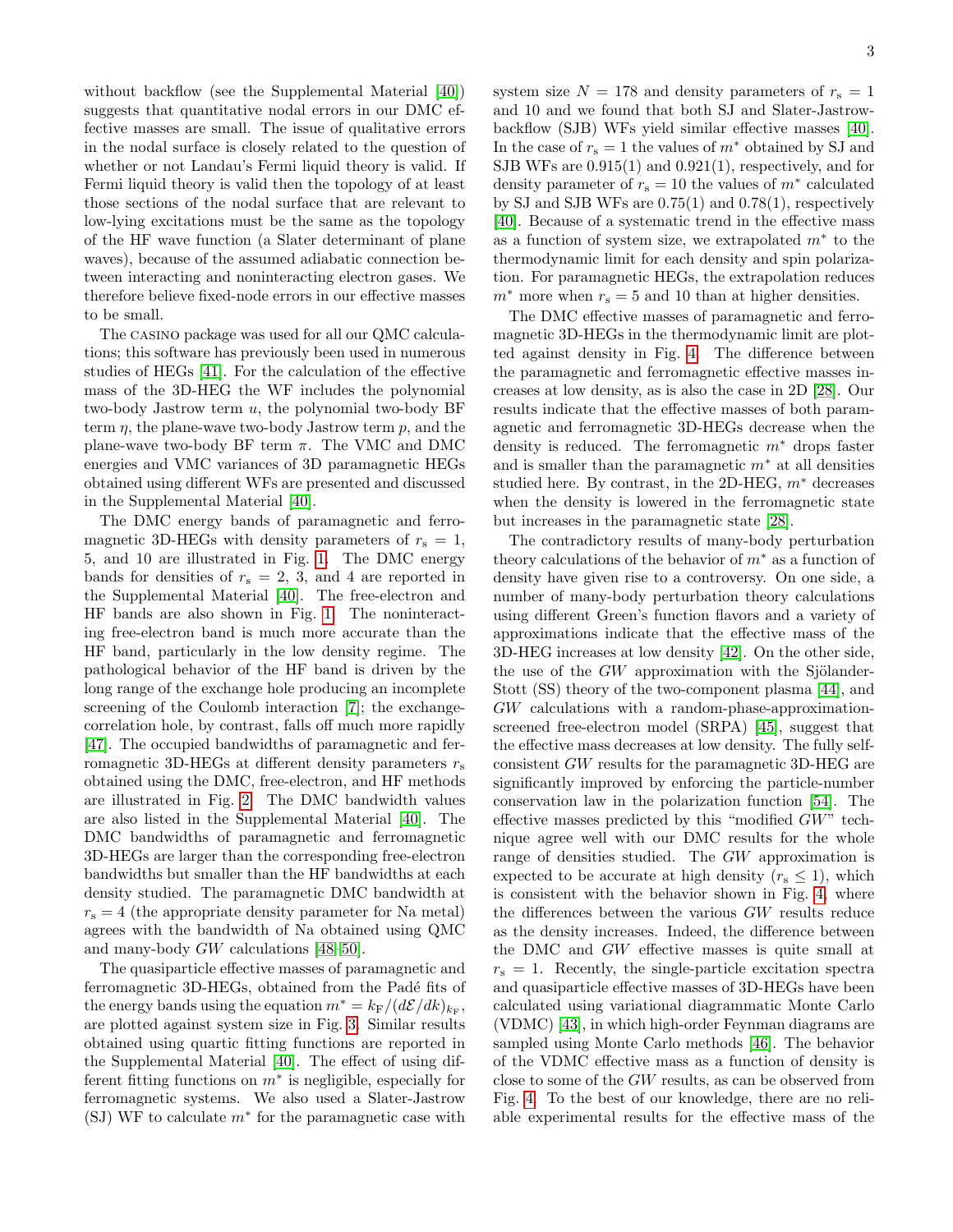

<span id="page-3-0"></span>FIG. 1. (First row) DMC energy bands for paramagnetic 3D-HEGs at  $r_s = 1, 5$ , and 10 obtained using system sizes of  $N = 54, 130, 178, 226,$  and 274 electrons. Padé functions are fitted to the DMC data. (Second row) DMC energy bands for ferromagnetic 3D HEGs at  $r_s = 1, 5$ , and 10, obtained using system sizes of  $N = 137, 181$ , and 229 electrons. Padé functions are fitted to the DMC data. DMC energy bands for paramagnetic and ferromagnetic 3D-HEGs at  $r_s = 2, 3$ , and 4 are plotted in the Supplemental Material [\[40\]](#page-5-5).



<span id="page-3-1"></span>FIG. 2. Occupied bandwidths of paramagnetic and ferromagnetic 3D-HEGs as a function of the density parameter  $r_s$ calculated using the HF and DMC methods. All bandwidths are given relative to the corresponding free-electron value.

3D-HEG. However, the bandwidth of Na metal, which has a band effective mass (incorporating crystal lattice effects) of 1.23, has been measured [\[51,](#page-5-21) [52\]](#page-5-22) and can be compared with that of the 3D-HEG at density parameter  $r_s = 4$ . Neither our DMC results nor the existing VDMC and GW results explain the experimentally estimated 18–

25% bandwidth narrowing relative to self-consistent band theoretical calculations [\[51,](#page-5-21) [52\]](#page-5-22).

In summary, we have calculated the single-particle energy bands and quasiparticle effective masses of paramagnetic and ferromagnetic 3D-HEGs using the DMC method. Two fitting functions, of Padé and quartic form, have been used to obtain the gradient of the energy band at the Fermi wavevector and hence the effective mass at each finite system size studied. We found that the effective masses of paramagnetic and ferromagnetic systems of any given finite size are almost independent of the choice of trial WF and the fitting function used. The DMC bandwidths of paramagnetic and ferromagnetic 3D-HEGs are larger than that of the free-electron model but smaller than the HF bandwidth at all densities considered. The DMC bandwidth for a 3D-HEG with density parameter  $r_s = 4$  agrees with previous QMC results for the bandwidth of Na. A sufficiently high precision is achieved in our simulations that the systematic finite-size errors in the effective masses can be eliminated by extrapolation to the thermodynamic limit. Our DMC results predict that the effective mass of the 3D-HEG decreases as the density decreases from  $r_1 = 1$  to  $r_s = 10$ . This reduction is more pronounced in the ferromagnetic system than the paramagnetic system. The good agreement between DMC results for Na and the 3D-HEG indicates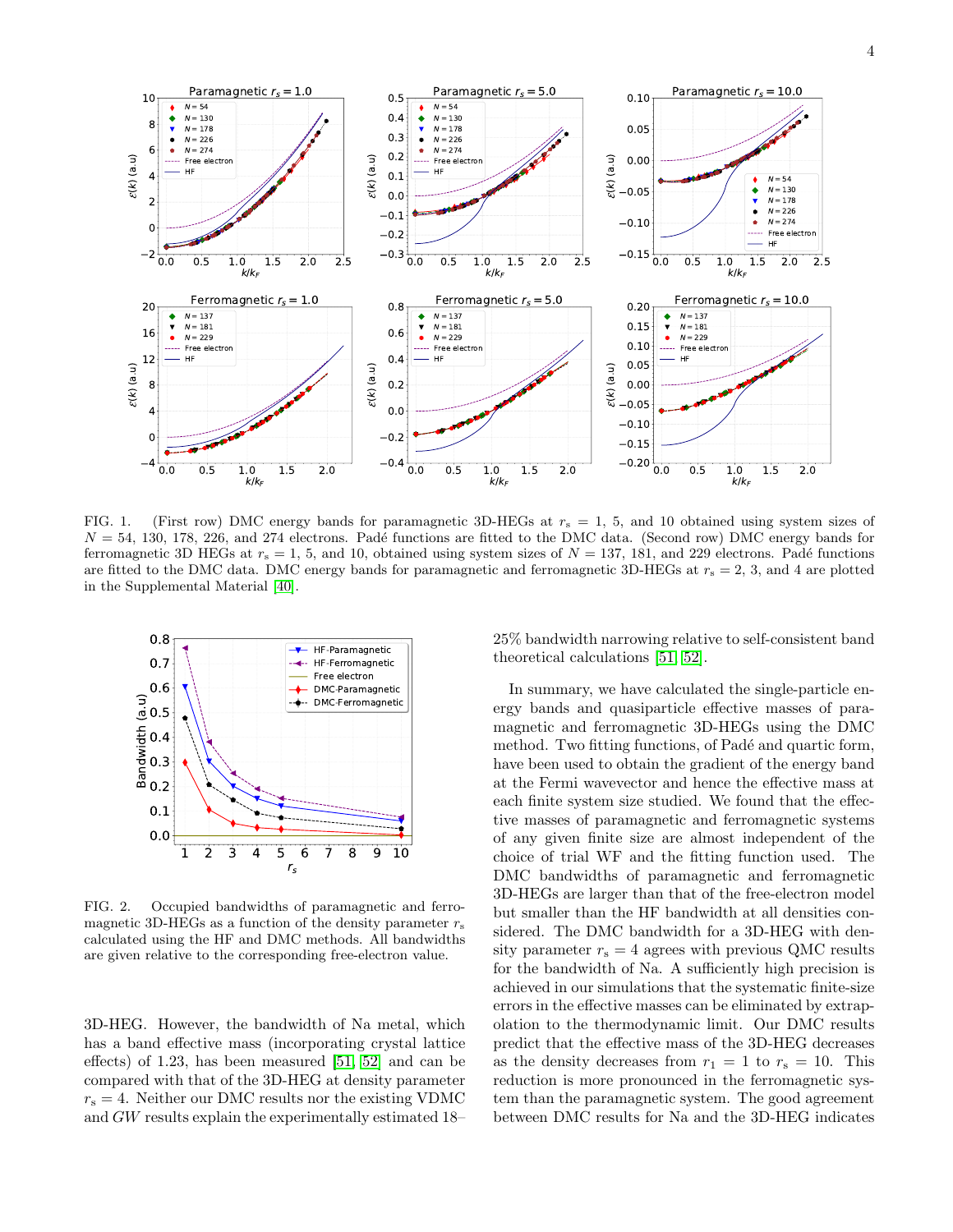

<span id="page-4-13"></span>FIG. 3. Quasiparticle effective masses  $m^*$  of paramagnetic and ferromagnetic 3D-HEGs as functions of  $1/N$ , where N is the system size. The Monte Carlo statistical error bars are included, but they are smaller than the symbols. It should be noted that these error bars only quantify the noise in our data due to the Monte Carlo process. Unquantified noise includes: (i) the effects of stochastically optimized backflow functions on the fixed-node DMC energy; and (ii) quasirandom finite-size effects, such as Friedel oscillations being forced to be commensurate with the simulation cell.

that the 3D-HEG provides a good model. Therefore, the considerable decrease of Na bandwidth suggested by experiment could be due to surface or lattice effects [\[53\]](#page-5-23).

We acknowledge support from the Thomas Young Centre under Grant number TYC-101. S. Azadi acknowledges PRACE for awarding us access to the High-Performance Computing Center Stuttgart, Germany, through the project 2020235573.

<span id="page-4-0"></span>∗ [s.azadi@imperial.ac.uk](mailto:s.azadi@imperial.ac.uk)

- <span id="page-4-1"></span>[1] J. Carlson, S. Gandolfi, F. Pederiva, S.C. Pieper, R. Schiavilla, K.E. Schmidt, and R.B. Wiringa, Rev. Mod. Phys. 87, 1067 (2015).
- [2] P. van Wyk, H. Tajima, D. Inotani, A. Ohnishi, and Y. Ohashi, Phys. Rev. A 97, 013601 (2018).



<span id="page-4-14"></span>FIG. 4. Quasiparticle effective masses  $m^*$  of paramagnetic (Para) and ferromagnetic (Ferro) 3D-HEGs at the infinitesystem-size limit as functions of density parameter  $r_s$ . Padé functions were fitted to the DMC quasiparticle energy bands to determine the effective mass. The many-body  $GW_x$  and variational diagrammatic Monte Carlo (VDMC) results are from Refs. [\[42\]](#page-5-15) and [\[43\]](#page-5-19), respectively. The GW-SS and GW-SRPA results are from Refs. [\[44\]](#page-5-16) and [\[45\]](#page-5-17), respectively. The "standard GW" data and "modified GW" data are taken from Ref. [\[54\]](#page-5-18). All the GW results are for paramagnetic 3D-HEGs.

- [3] C. Chin, R. Grimm, P. Julienne, and E. Tiesinga, Rev. Mod. Phys. 82, 1225 (2010).
- <span id="page-4-2"></span>[4] A. Mazurenko, C.S. Chiu, G. Ji, M.F. Parsons, M. Kan´asz-Nagy, R. Schmidt, F. Grusdt, E. Demler, D. Greif, and M. Greiner, Nature 545, 462 (2017).
- <span id="page-4-3"></span>[5] L.D. Landau, Sov. Phys. JETP 8, 70 (1959).
- [6] D. Pines and P. Noziéres, "The Theory of Quantum Liquids," W.A. Benjamin, Inc., New York, (1966).
- <span id="page-4-12"></span>[7] G. Giuliani and G. Vignale, "Quantum Theory of the Electron Liquid," Cambridge University Press, ISBN:9780511619915 (2005).
- <span id="page-4-4"></span>[8] E.P. Wigner, Phys. Rev. 46, 1002 (1934).
- <span id="page-4-5"></span>[9] T.B. Arp, D. Pleskot, V. Aji and N.M. Gabor, Nat. Photonics 13, 245 (2019).
- <span id="page-4-6"></span>[10] S. Nascimbéne, N. Navon, K. Jiang, F. Chevy, and C. Salomon, Nature 463, 1057 (2010).
- [11] N. Navon, S. Nascimbéne, F. Chevy, and C. Salomon, Science **328**, 729 (2010).
- <span id="page-4-7"></span>[12] S. Nascimbéne, N. Navon, S. Pilati, F. Chevy, S. Giorgini, A. Georges, and C. Salomon, Phys. Rev. Lett. 106, 215303 (2011).
- <span id="page-4-8"></span>[13] D.M. Ceperley and B.J. Alder, Phys. Rev. Lett. 45, 566 (1980).
- <span id="page-4-11"></span>[14] D. Ceperley, G.V. Chester, and M.H. Kalos, Phys. Rev. B 16, 3081 (1977).
- <span id="page-4-9"></span>[15] D.M. Ceperley, Rev. Mod. Phys. 67, 279 (2015).
- <span id="page-4-10"></span>[16] D. Ceperley and B. Alder, Science 231 (4738), 555 (1986).
- [17] W.M.C. Foulkes, L. Mitas, R.J. Needs, and G. Rajagopal,